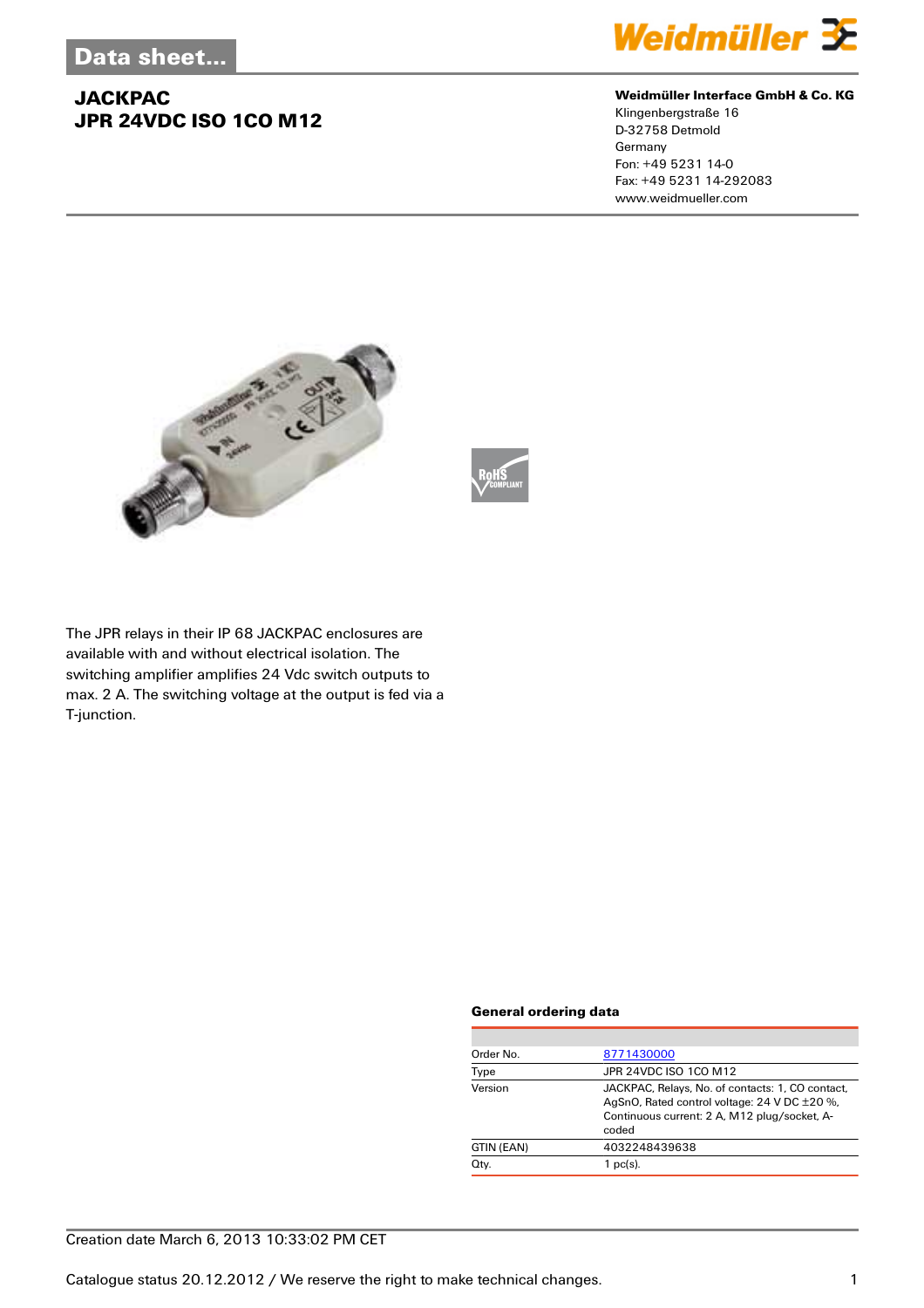# **Technical data**

**Ratings**



#### **Weidmüller Interface GmbH & Co. KG**

Klingenbergstraße 16 D-32758 Detmold Germany Fon: +49 5231 14-0 Fax: +49 5231 14-292083

| Conductor connection system         | M12 plug/socket, A-coded                   | UL 94 flammability rating                 | $V-0$                        |
|-------------------------------------|--------------------------------------------|-------------------------------------------|------------------------------|
| Ambient temperature                 | -25 °C+70 °C                               |                                           |                              |
| <b>Dimensions and weights</b>       |                                            |                                           |                              |
|                                     |                                            |                                           |                              |
| Length                              | 83 mm                                      | Width                                     | 36 mm                        |
| Height                              | 14.4 mm                                    | Net weight                                | 54 g                         |
| Temperatures                        |                                            |                                           |                              |
|                                     |                                            |                                           |                              |
| Operating temperature               | $-25 °C+70 °C$<br>$-25 °C+70 °C$           | Ambient temperature                       | -25 °C+70 °C                 |
| Storage temperature                 |                                            |                                           |                              |
| Input                               |                                            |                                           |                              |
| Rated control voltage               | 24 V DC ±20 %                              | <b>Rated current DC</b>                   | 8 mA                         |
| Power rating                        |                                            | Pull-in (sparkover) / drop-out voltage DC |                              |
|                                     | 200 mW                                     | coil                                      | 16.8 V / 1.2 V               |
| Pull-in / drop-out current, DC coil | $5 \text{ mA} / 1 \text{ mA}$              |                                           |                              |
| Output                              |                                            |                                           |                              |
|                                     |                                            |                                           |                              |
| Max. switching voltage, DC          | 24 V                                       | Continuous current                        | 2A                           |
| Max. switching power                | 24 V / 2 A                                 | Response time                             | ca. 5 ms                     |
| Min. switching power                | 100 mA / 5 V, 10 V / 10<br>mA, 24 V / 1 mA | Max. switching frequency at rated load    | $0.1$ Hz                     |
| <b>Contact specifications</b>       |                                            |                                           |                              |
|                                     |                                            |                                           |                              |
| No. of contacts                     | 1                                          | Contact design                            | CO contact                   |
| Contact material                    | AgSnO                                      | Mechanical service life                   | 10 x $10^6$ switching cycles |
| <b>Insulation coordination</b>      |                                            |                                           |                              |
|                                     |                                            |                                           |                              |
| Rated voltage                       | 300 V                                      | Protection degree                         | IP 67                        |
| Pollution severity                  | $\overline{2}$                             | Surge voltage category                    | Ш                            |
| Other technical data                |                                            |                                           |                              |
|                                     |                                            |                                           |                              |
| Version                             | Relay coupler                              | Free-wheel diode                          | Yes                          |
| <b>Classifications</b>              |                                            |                                           |                              |
|                                     |                                            |                                           |                              |
| <b>ETIM 2.0</b>                     | EC001437                                   | <b>ETIM 3.0</b>                           | EC001437                     |
| <b>UNSPSC</b>                       | 30-21-19-17                                | eClass 4.1                                | 40-02-06-14                  |
| eClass 5.1                          | 27-37-16-01                                | eClass 6.0                                | 27-37-16-01                  |
| eClass 7.0                          | 27-37-16-01                                |                                           |                              |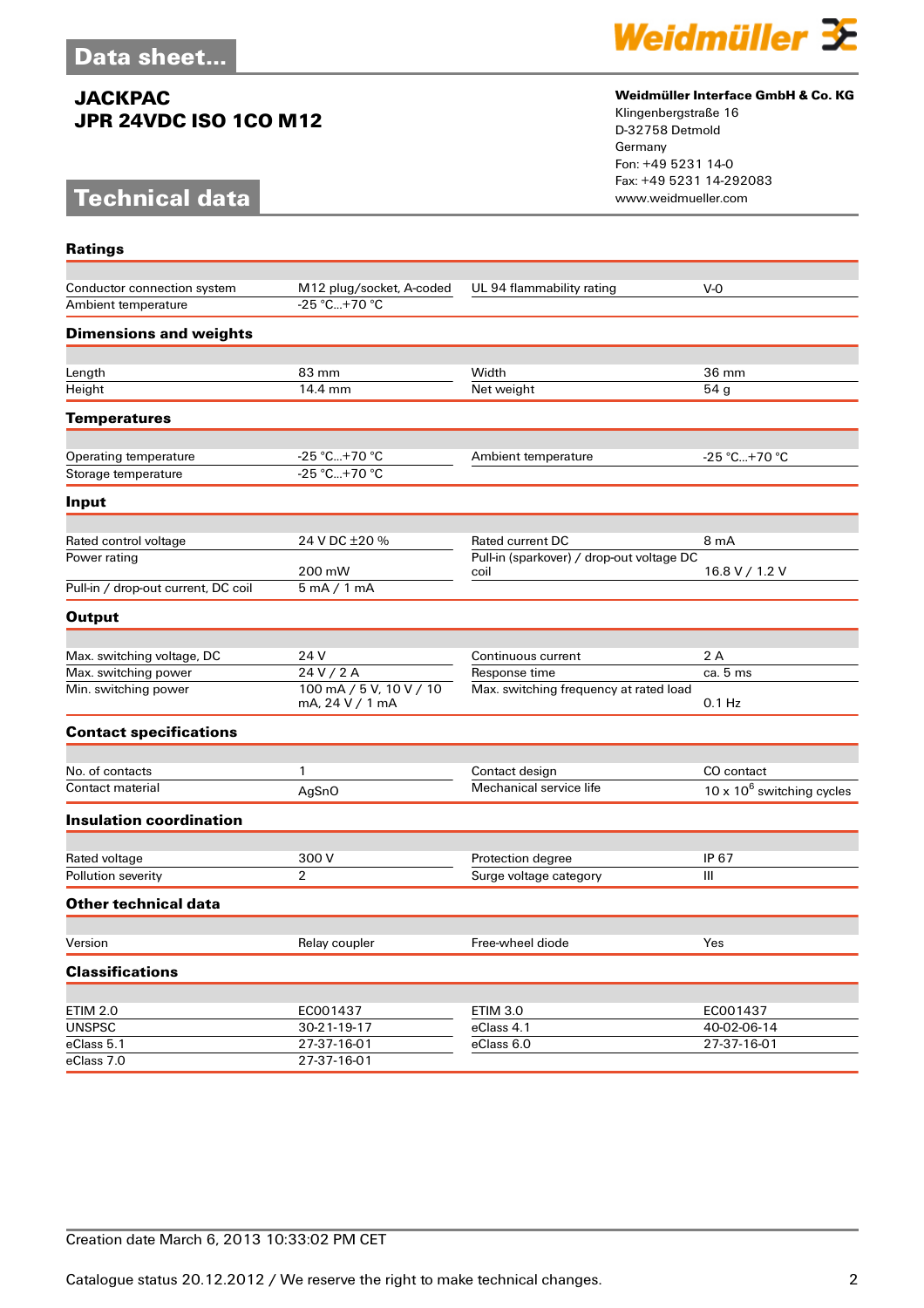# **Technical data**

#### **Approvals**

Approvals



#### **Downloads**

Declaration of Conformity [K270\\_06\\_06.pdf](http://catalog.weidmueller.com/assets/PDF/K270_06_06.pdf)





#### **Weidmüller Interface GmbH & Co. KG**

Klingenbergstraße 16 D-32758 Detmold Germany Fon: +49 5231 14-0 Fax: +49 5231 14-292083